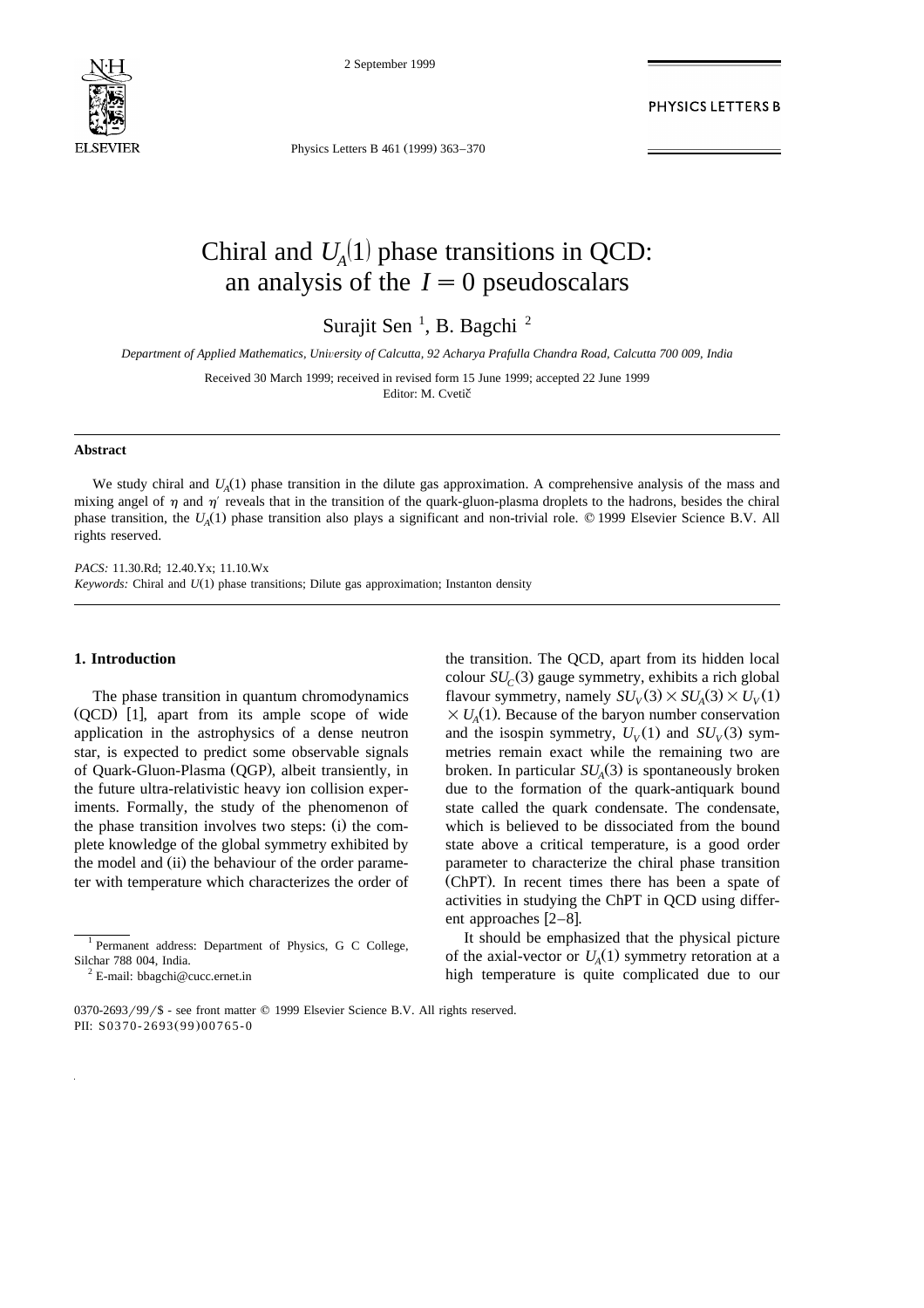incomplete understanding of the  $U_A(1)$  symmetry. The  $U_A(1)$  symmetry of the QCD is broken by the axial-vector anomaly term which enables us to account for the absence of any massless singlet state in the spectrum of the pseudoscalar mesons. Although instanton physics provides a good recipe of solving the so called  $U_A(1)$  problem [9], the latter still remains an unsettled issue  $[10-12]$ . There now exist some impressive results on the chiral and deconfinement transition  $[13-15]$ ; however, the UPT has not



Fig. 1. Variation of  $\eta$  and  $\eta'$  mass with  $T/T_c^u$ .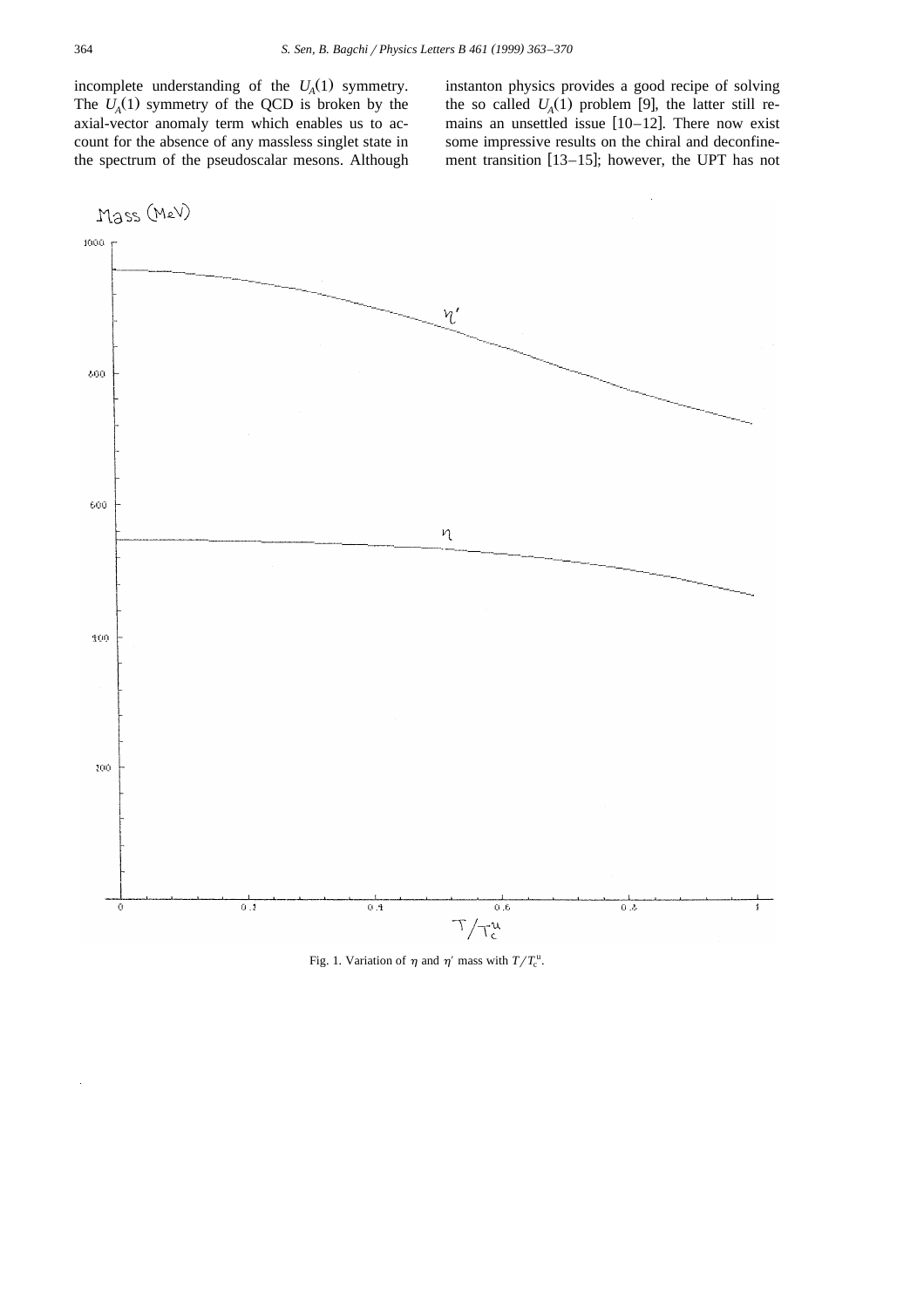drawn much attention so far due to the elusive nature of the  $U_A(1)$  symmetry.

Based on the dilute instanton gas model, more than a decade ago Pisarsky and Wilczek [16] conjectured the possibility of restoring the  $U_A(1)$  symmetry at high temperatures. It is gratifying to see that subsequent few investigations of this issue have underlined the crucial role of the UPT in addition to the ChPT  $[17–21]$ . The whole situation may be summarized as follows. In the hadronization of the QGP-



Fig. 2. Variation of  $\eta$  and  $\eta'$  mass with  $T/T_c^{\text{ch}}$ .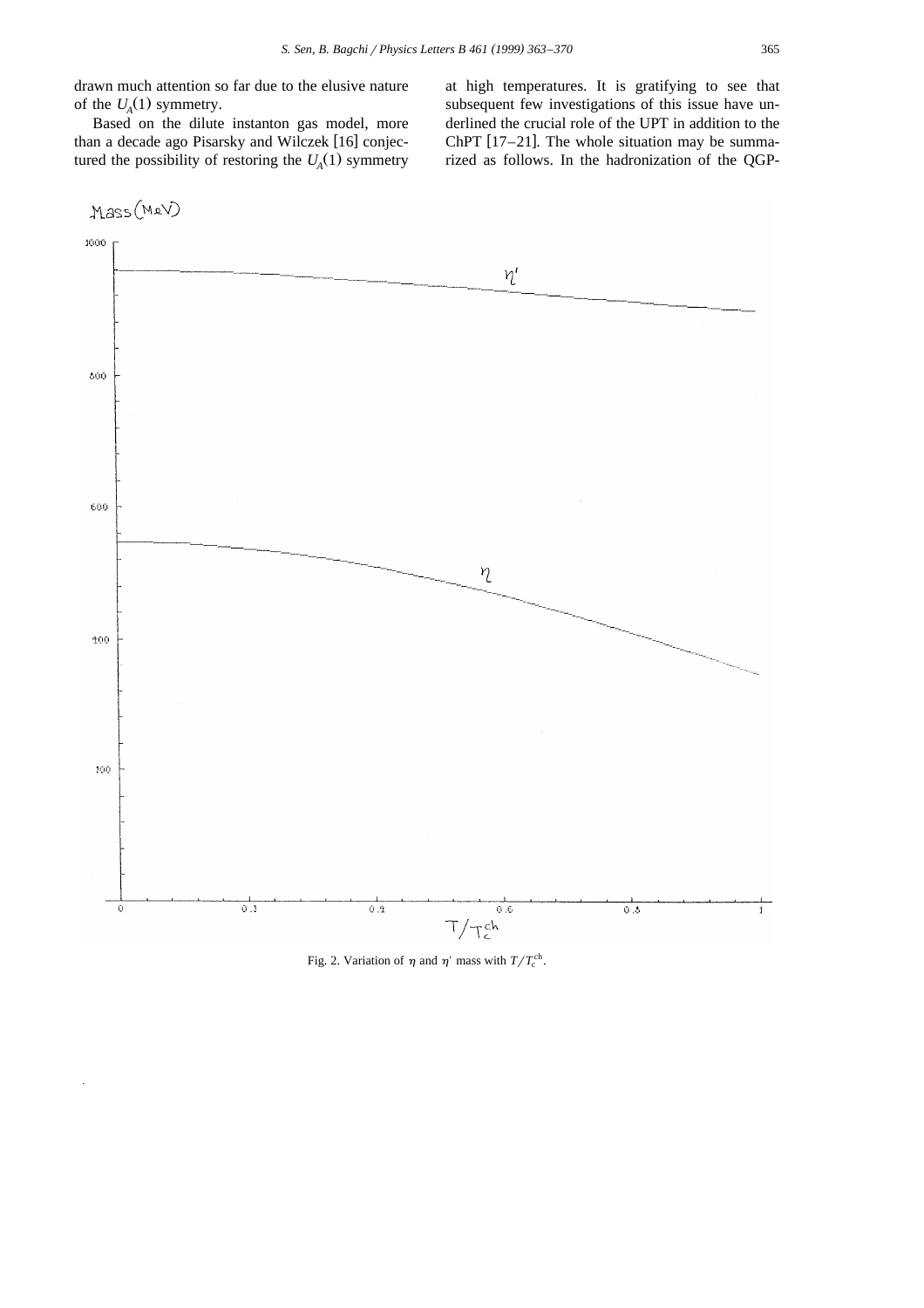

Fig. 3. Variation of  $\eta'$  mass with  $T/T_c^{\text{ch}}$  and  $T/T_c^{\text{u}}$ .

droplet, the plausible routes of the chiral and  $U_A(1)$ symmetry restoration are:

Scenario-I: UPT preceding earlier than ChPT  $(T_c^{ch})$  $> T_c^{\mathrm{u}}$ :

$$
SU_V(3) \times U_V(1)
$$
  
\n
$$
\stackrel{T_c^u}{\Rightarrow} SU_V(3) \times U_A(1) \times U_V(1)
$$
  
\n
$$
\stackrel{T_c^{ch}}{\Rightarrow} SU_V(3) \times SU_A(3) \times U_V(1) \times U_A(1)
$$
  
\n*Scenario-II*: ChPT preceding  $U_A(1)PT(T_c^{ch} < T_c^u)$ :  
\n
$$
SU_V(3) \times U_V(1)
$$
  
\n
$$
\stackrel{T_c^{ch}}{\Rightarrow} SU_V(3) \times SU_A(3) \times U_V(1)
$$

$$
\stackrel{T_c^{\mathrm{u}}}{\Rightarrow} SU_V(3) \times SU_A(3) \times U_V(1) \times U_A(1)
$$

While Pisarky and Wilczek have advocated for the first route, other groups have supported the second one  $[18,20]$ . In principle there can also be a third possibility in which there exists no critical temperature indicating the absence of any latent heat associated with these transitions. In the context of scenarios I and II, the third scenario is in-between, both critical temperatures being the same.

The purpose of the article is to examine the effects of the chiral and  $U_A(1)$  transition on the mass spectrum and mixing angle of the isoscalar  $\eta$  and  $\eta'$ mesons. The choice of such a system is natural since the axial-vector anomaly plays a crucial role in explaining the large mass of the  $\eta'$  meson. The remaining sections of the paper are organised as follows. In Section 2 we develop the necessary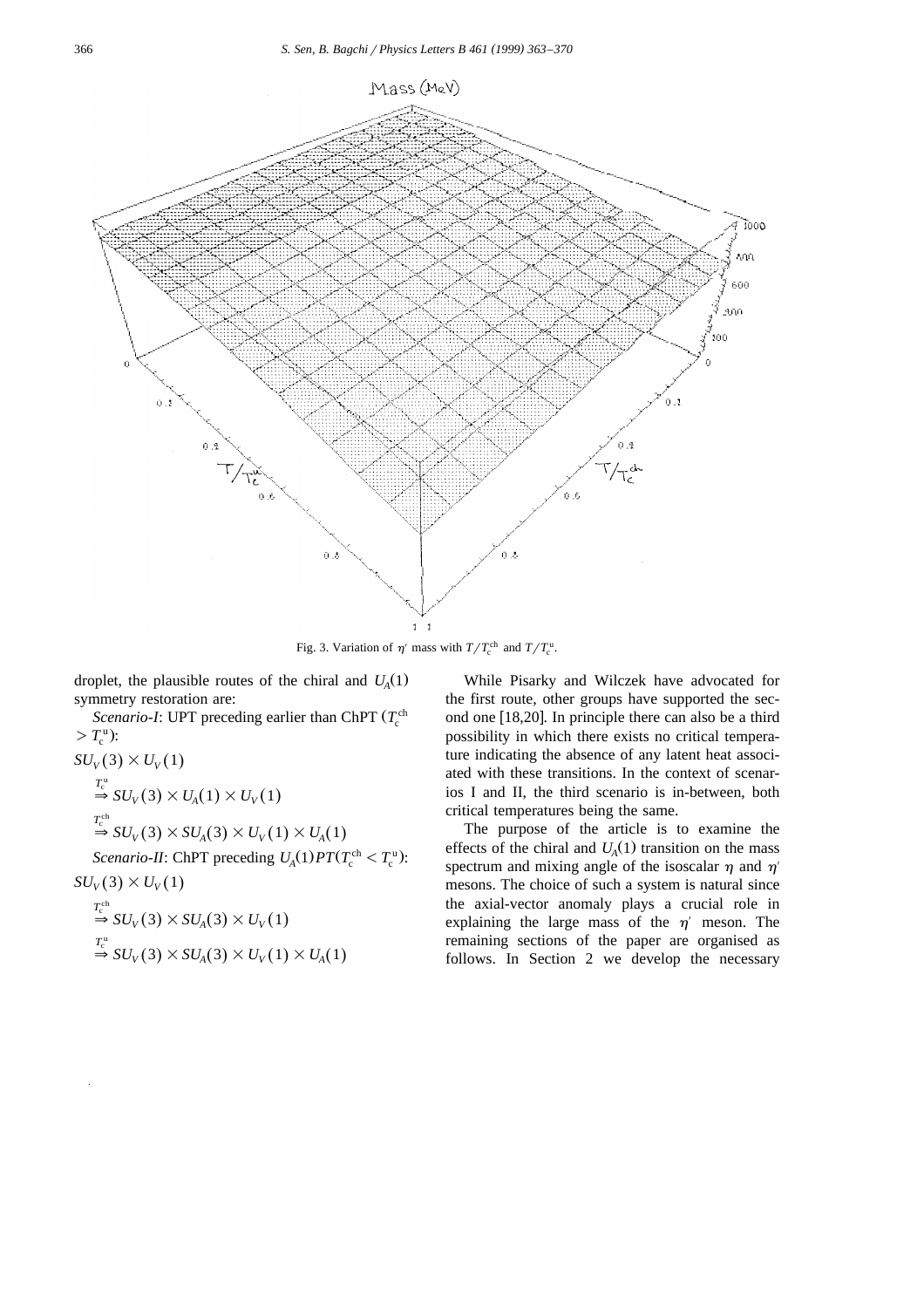methodology required to address to the issues mentioned above. In Section 3 we discuss the numerical results. The concluding section deals with the outcome and implications of our investigation.

#### **2. Methodology**

The (mass)<sup>2</sup> matrix of the  $\eta_8 - \eta_0$  system is given by

$$
\begin{bmatrix}\nM_{88}^2 & \xi M_{80}^2 \\
\xi M_{08}^2 & \xi^2 M_{00}^2\n\end{bmatrix} := \frac{1}{F_8^2} \\
\times \begin{bmatrix}\n-\frac{1}{3}(m_u + m_d + 4m_s)v & -\frac{\sqrt{2}}{3}(m_u + m_d - 2m_s)v \\
\frac{\sqrt{2}}{3}(m_u + m_d - 2m_s)v & -\frac{2}{3}(m_u + m_d + m_s)v + \chi^2\n\end{bmatrix}
$$
\n(1)

where  $M_{ii}$   $(i, j = 0.8)$  are the matrix elements with  $m_i$  (*i* = *u*,*d* and *s*),  $\xi$  (=  $F_0/F_8$ ) and  $v$  (=  $\langle uu \rangle$  =  $\langle dd \rangle = \langle ss \rangle$  defining the mass of the current quarks, nonet breaking parameter and quark condensate respectively. The anomaly induced term  $\chi^2$ , which can also be identified with topological susceptibility  $[22,23]$ , contributes to the singlet channel only. Assuming nonet symmetry  $(\xi = 1)$ , the physical masses of  $\eta$  and  $\eta'$  mesons can be fitted using the inputs  $m_u = 5$  MeV,  $m_d = 10$  MeV,  $m_s = 200$ MeV,  $F_8(=F_\pi) = 93$  MeV with  $v \approx -(193 \text{ MeV})^3$ and  $\chi^2/F_8^2 \approx (871 \text{ MeV})^2$ . The  $\eta - \eta'$  mixing angle turns out to be  $|\theta| \approx 15^{\circ}$ .

The finite temperature effects can be incorporated by parametrizing  $v \to v(T)$  and  $\chi^2/F_8^2 \to K(T)$ where the decay constant  $F_{\pi}$  is taken to be temperature independent. In the dilute gas approximation (DGA), the instantons may be considered as very weakly interacting with  $K(T) \approx K(0) \exp\{-\frac{T}{\sqrt{2\pi}}\}$  $T_c^{\text{u}}$ <sup>2</sup>} [21,24,25]. Similarly for the quarks, the asymptotic freedom favours the possibility of a large fermi surface about which they are almost freed or interacting very weakly through a colour channel [6,25]. The DGA is a fairly good approximation and we can write  $v(T) = v(0) \exp\{-\frac{(T/T_c^{\text{ch}})^2}{2}\}$  in good accord with the expectation of chiral perturbation theory  $[26]$ . With the above choices of parametrization, the temperature dependent masses of  $\eta$  and  $\eta'$ 

mesons may be readily obtained by diagonalising Eq.  $(1)$ .

$$
M_{\eta',\eta}(T/T_c^{\text{ch}},T/T_c^{\text{u}})
$$
  
=  $\left[\frac{1}{2}\left\{K - 0.0637v\right.\right.$   
 $\pm (0.0027v^2 - 0.061vK + K^2)^{1/2}\right\}^{1/2}$  (2)

where  $v = v(T/T_c^{\text{ch}})$  and  $K = K(T/T_c^{\text{u}})$ . Further, the unitarity constraint of the mass matrix causes the  $\eta - \eta'$  mixing angle to be also temperature dependent in a manner

$$
|\tan \theta (T/T_c^{\text{ch}}, T/T_c^{\text{u}})|
$$
  
= 
$$
[\{M_{88}^2(T) - M_{\eta}^2(T)\}
$$
  

$$
/ \{M_{\eta'}^2(T) - M_{88}^2(T)\}]^{1/2}
$$
 (3)

We now proceed to solve Eqs.  $(2)$  and  $(3)$  and discuss the effects of the ChPT and UPT on the mass spectrum and mixing angle of the  $\eta$  and  $\eta'$  mesons.

### **3. Numerical results**

To start with we consider two extreme limits of the critical temperatures:  $T_c^{\text{ch}} \gg T_c^{\text{u}}$ : In this case the chiral symmetry is assumed to be restored much later than the  $U_A(1)$  symmetry. This implies that the chiral condensate is not sensitive to temperature below  $T_c^{\text{u}}$ , but the anomaly induced term *K* is. This situation is very similar to the observations of Pisarsky and Wilczek. Nevertheless, to put our work in the proper perspective, we would like to mention some additional features. Fig. 1 shows the variation of  $\eta$  and  $\eta'$  masses with temperature where mass of the latter one is least affected at lower temperatures. At the critical temperature  $T_c^{\text{u}}$ , their masses are reduced to  $M_{n'}(0,1) \approx 723$  MeV and  $M_{n}(0,1) \approx 463$  MeV respectively so that  $M_{\eta}(0,0) - M_{\eta}(0,0) > M_{\eta}(0,1) M_n(0,1)$ . In other words, when  $U_A(1)$  symmetry is restored the zero temperature numerical sum rule  $M_{\eta}(0,0) - M_{\eta}(0,0) \approx 2.1 m_s$  gets modified to  $M_{\eta}(0,1) - M_{\eta}(0,1) \approx 1.3 m_s$ . Variation of the  $\eta - \eta'$ mixing angle with temperature leads to the substantial enhancement of the mixing value from  $|\theta(0,0) \approx$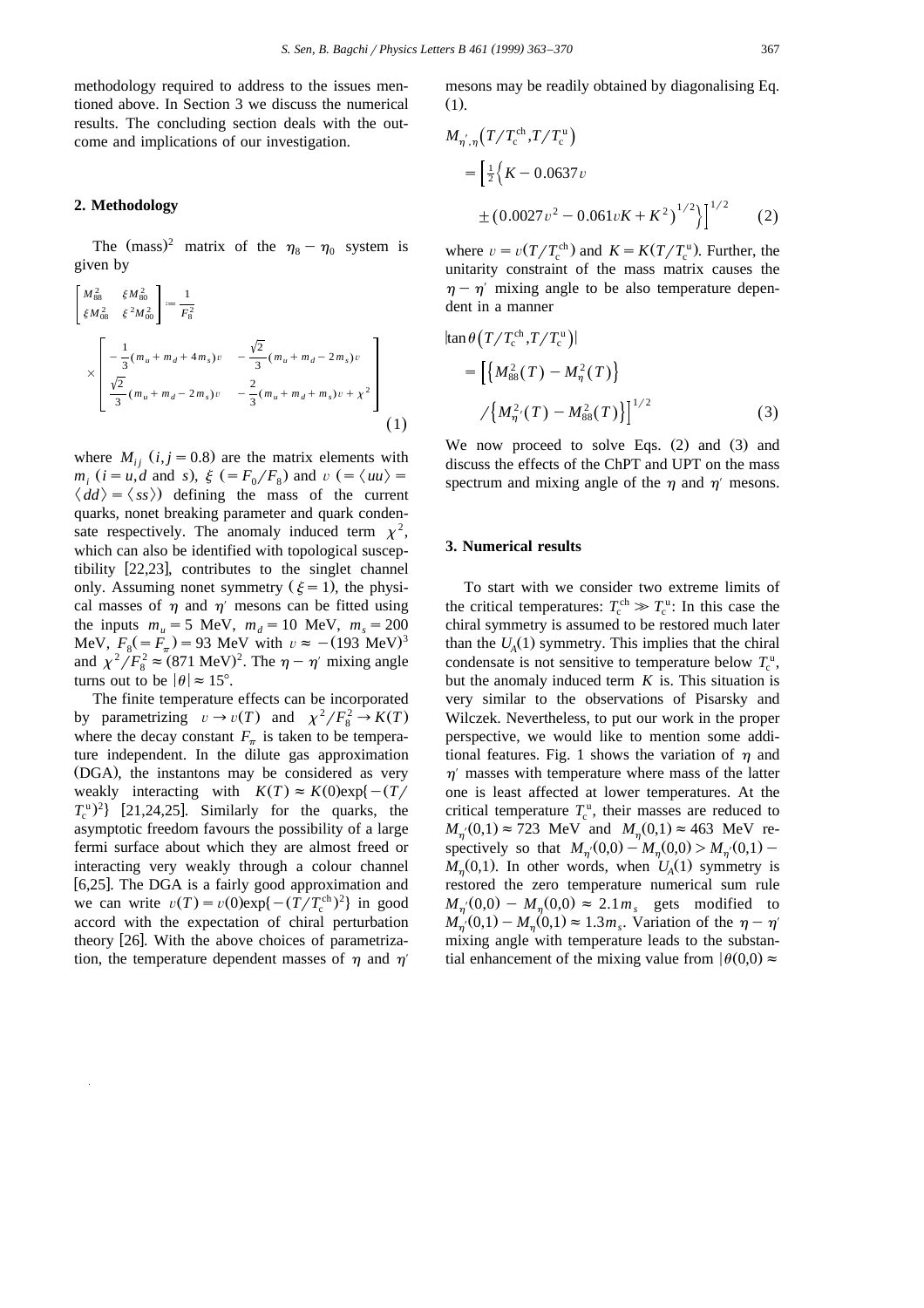15° to  $|\theta(0,1)| \approx 39$ °. This shows that as the temperature starts approaching  $T_c^{\text{u}}$ , the singlet (octet) admixture in  $\eta(\eta)$  meson gets more and more pronounced. It must however be pointed out that the present route is based on an exponential suppression factor in the instanton density which, as the work of Ref.  $[27]$  has shown, undergoes no modification at small temperatures. Lattice data have also indicated [28] insensitivity of topological susceptibility right up to the critical value of the temperature. Evidently these results effectively rule out this scenario.

 $T_c^{\text{ch}} \ll T_c^{\text{u}}$ : In this case the chiral symmetry is restored much earlier than the  $U_A(1)$  symmetry so that the chiral condensate becomes the function of temperature below  $T_c^{\text{ch}}$  only. The masses of  $\eta'$  and  $\eta$ 

shown in Fig. 2 are reduced to  $M_{\eta}$ <sup>(1,0)</sup>  $\approx$  898 MeV and  $M_{\eta}(1,0) \approx 346$  MeV leading to  $M_{\eta}(1,0)$  –  $M_n(1,0) \approx 2.8 m_s$ . Thus we find an opposite behaviour in contrast to the previous case in that  $M_{n'}(0,0) - M_{n}(0,0) < M_{n'}(1,0) - M_{n}(1,0)$ . Further, the mixing angle now reduces to  $|\theta(1,0)| \approx 5^{\circ}$  indicating that  $\eta$  behaves as almost pure *SU*(3) octet while  $\eta'$  as a pure *SU*(3) singlet state.

The existence of critical temperature in the UPT and ChPT shows that they are of either first or higher order transition. The corresponding mass spectrum in such cases is expected to follow any one of the two routes mentioned above with a discontinuity at their critical temperature. If the two critical temperatures of these phase transitions are compara-



Fig. 4. Variation of  $\eta$  mass with  $T/T_c^{\text{ch}}$  and  $T/T_c^{\text{u}}$ .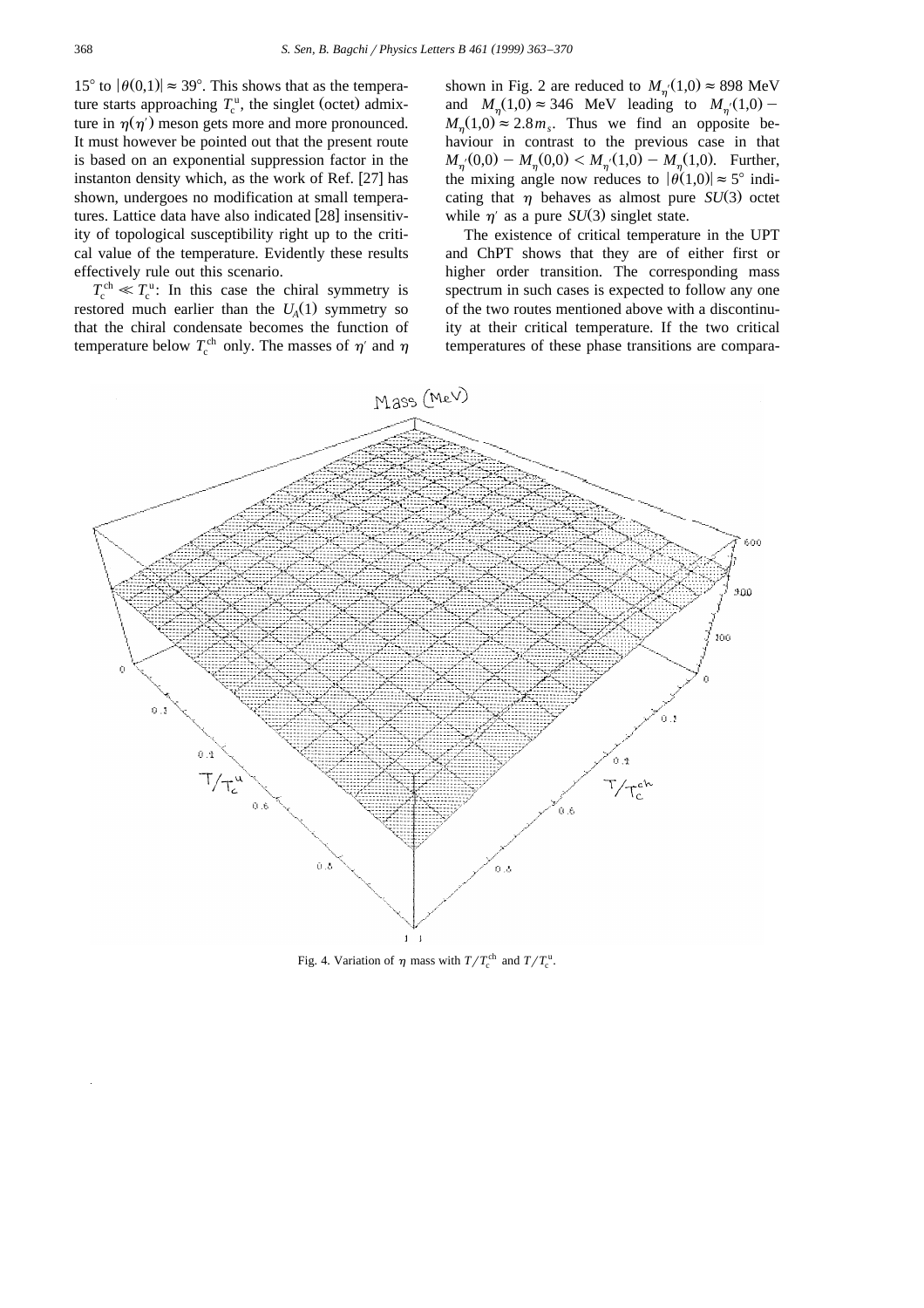ble to each other then the whole situation is quite different. Figs. 3 and 4 gives the three dimensional depiction of all plausible routes through which masses of  $\eta'$  and  $\eta$  mesons drop to global minima. In the first scenario if the UPT precedes the ChPT  $(T_c^{\text{ch}} >$  $T_c^{\rm u}$ ), we note that the mass gap of  $\eta'(\eta)$  becomes  $M_{\eta}(0,0) - M_{\eta}(0,1) \approx 1.2 m_s(M_{\eta}(0,0) - M_{\eta}(0,1) \approx$  $(4m_s)$  at  $T_c^u$  followed by further reduction  $M_{\eta'}(0,1)$  $M_{n'}(1,1) \approx 7m_s(M_{n}(0,1) - M_{n}(1,1) \approx 7m_s$  at  $T_c^{\rm u}$ . On the other hand in the second scenario when the ChPT occurs earlier than the UPT  $(T_c^{\text{ch}} < T_c^{\text{u}})$ , then  $\eta'(\eta)$  mass reduces as  $M_{\eta'}(0,0) - M_{\eta'}(1,0) \approx$  $\therefore 3m_s(M_\eta(0,0) - M_\eta(1,0) \approx m_s)$  at  $T_c^{\text{ch}}$  and then  $M_{\eta}(1,0) - M_{\eta}(1,1) \approx 1.6 m_s(M_{\eta}(1,0) - M_{\eta}(1,1)) \approx$ 

 $1 m<sub>s</sub>$ ) at  $T<sub>c</sub><sup>u</sup>$ . We thus find that in either of the routes, the net change of mass is  $M_{\eta}(0,0) - M_{\eta}(1,1) \approx$ 1.9 $m_s$  and  $M_\eta(0,0) - M_\eta(1,1) \approx 1.1 m_s$  respectively indicating that none of the mesons becomes a Goldstone mode even after both phase transitions. Furthermore, it is worth noting that in both the scenario the gluonium enriched  $\eta'$  meson loses its substantial mass during UPT while quarkonium enriched  $\eta$  mass loses maximum mass during ChPT. The plots also show that if none of the phase transitions involve critical temperatures the mass spectrum  $\eta$  and  $\eta'$ show smooth passage to global minima. The mixing angle curve in Fig. 5 does not exhibit any change even after both the transitions through any of the



Fig. 5. Variation of  $|\tan \theta|$  with  $T/T_c^{\text{ch}}$  and  $T/T_c^{\text{u}}$ .